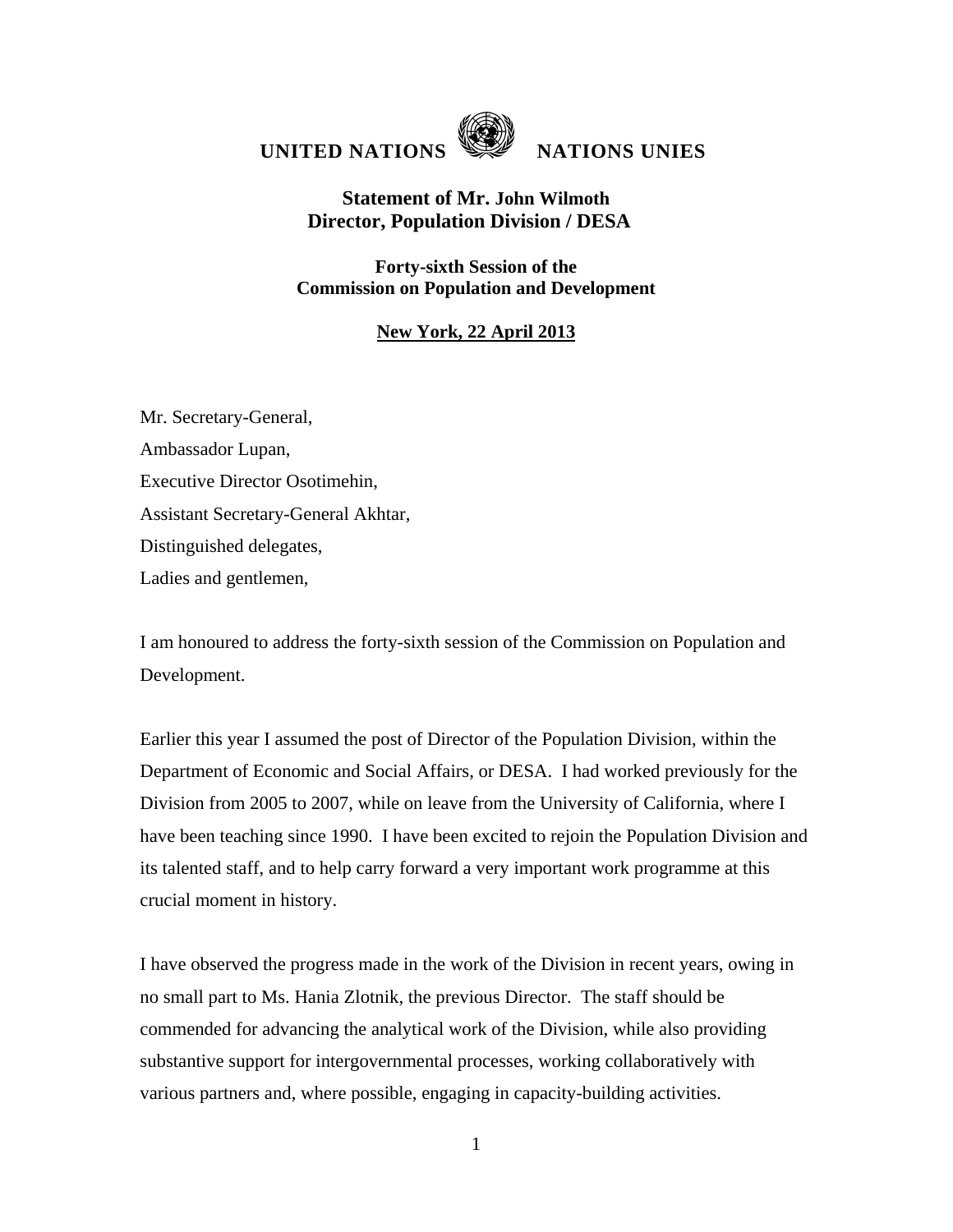Since my return to the UN, I have been struck in particular by the advancements made in the Division's work on migration, the focus of this year's Commission.

## Mr. Chairman,

International migration often provokes strong emotional reactions. Under such circumstances, the Population Division plays a crucial role in providing accurate, timely and unbiased information to the international community about the many facets of migration.

Over the last 6 years, the Population Division has strengthened substantially the evidence base on international migration. The migrant stock database is a prominent example.

For many years the Division has been producing estimates of the number of international migrants residing in all countries of the world. In recent years, however, we have expanded this work, in collaboration with various partners.

With support from UNICEF, we developed methods for estimating the age of migrants, yielding counts of the number of migrant children, youth and adolescents. Such information is critical for programme planning and advocacy.

In collaboration with the World Bank, we have created the largest existing collection of census data on international migrants. Thanks to this Global Migration Database, we are now able to estimate the direction of migratory flows. This additional piece of information, migrants' place of origin, is crucial both for describing migration patterns by region or level of development, and for analysing the impact of international migration on various aspects of development. This groundbreaking work also allows us to improve the migration assumptions used in our world population projections.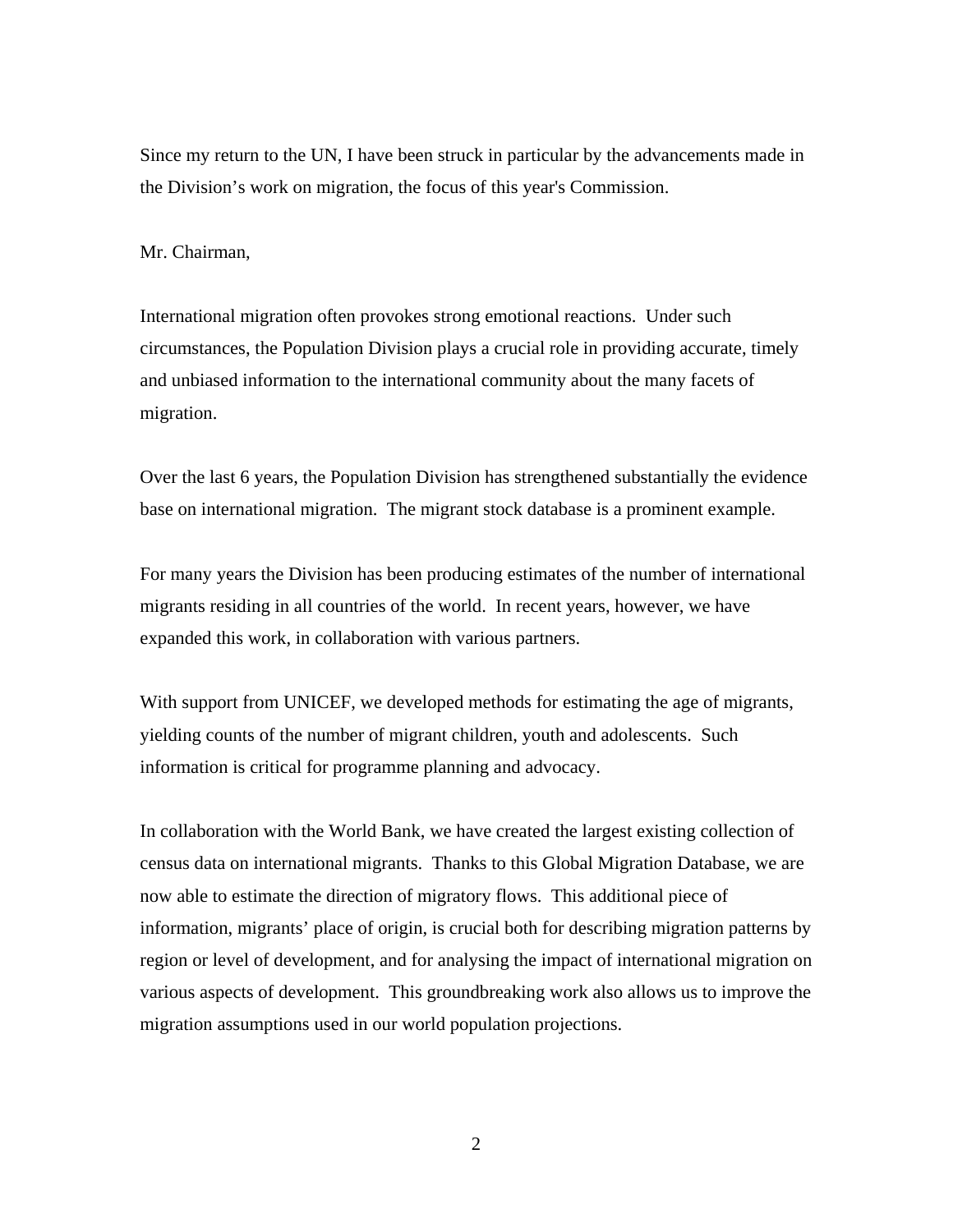Another important activity of the Population Division is the global monitoring of population policies. This line of work has a long history, having begun in the 1960s. Ever since, the Population Division has been providing the international community with up-to-date information on Government views and policies on key population issues, in a biennial publication entitled *World Population Policies*.

Here, too, the work of the Division has expanded in recent years. In addition to information on Government views and policies on immigration and emigration, which we have tracked since the mid 1970s, the most recent revision of this work also gathered information on several additional aspects of international migration policy: for example, policies with regard to irregular migration, naturalization, return migration, dual citizenship, and investments by diaspora communities.

Distinguished delegates,

It is now widely recognized that migration is a powerful force contributing to the achievement of the internationally agreed development goals, including the Millennium Development Goals. Migration broadens the opportunities available to individuals and is widely acknowledged as a crucial means of broadening access to resources and reducing poverty.

As we look forward to the second High-level Dialogue later this year and to next year's Special Session of the General Assembly on ICPD beyond 2014, and as we work to articulate the post-2015 development agenda, we should keep in mind the multiple and powerful impacts of migration on development and human well-being.

No doubt, migration will be a key feature of our globalizing world throughout the twenty-first century. Much work is needed to ensure that countries harness the benefits of migratory movements while minimizing potential negative impacts; that migration is safe, orderly and legal; and, above all, that the human rights of migrants are safeguarded.

3